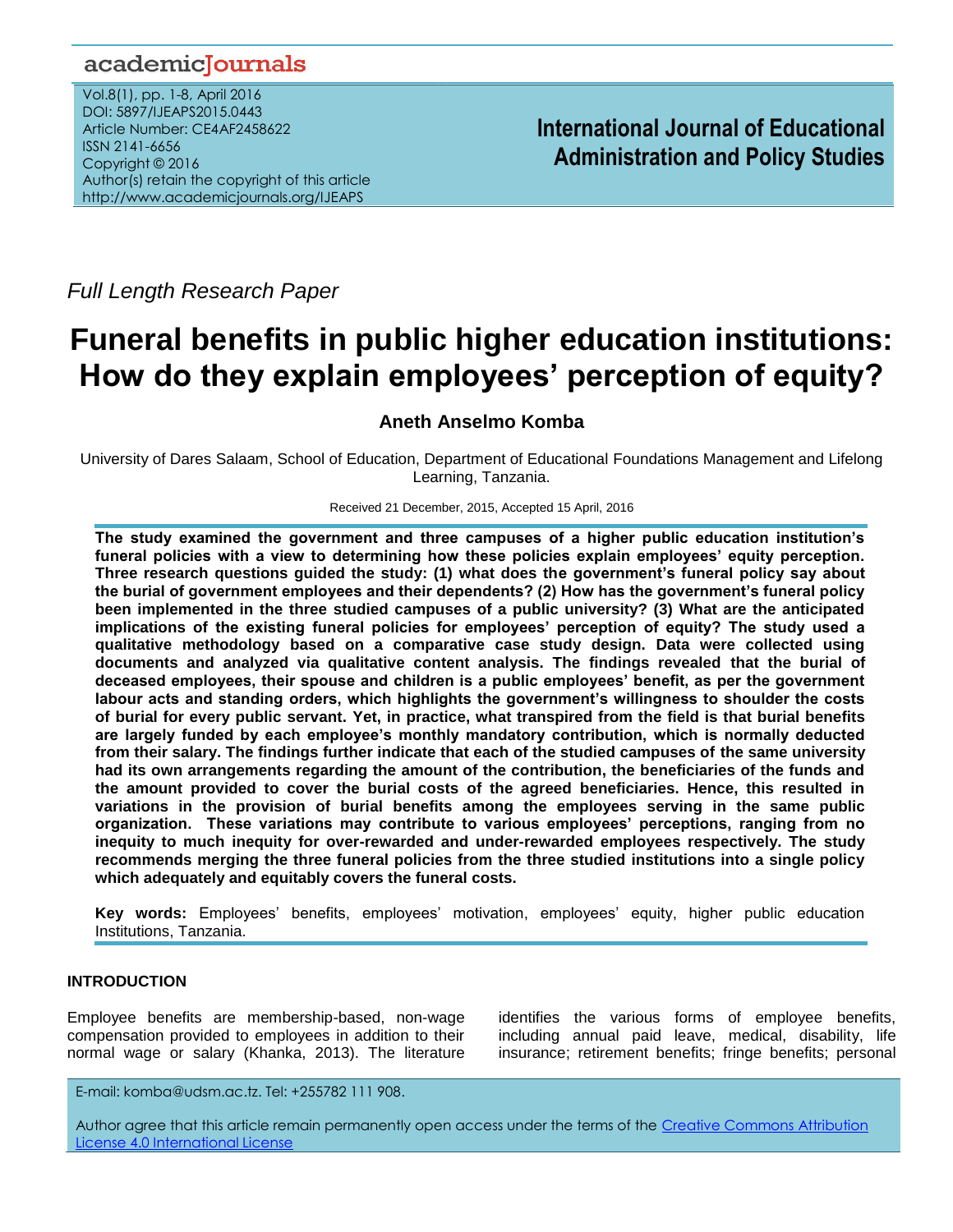needs benefits including holidays and other forms of leave like maternity leave; other benefits include subsidized meals, clothing and drinks; and communication allowances (Armstrong, 2009; Khanka, 2013). In the Tanzanian context, the benefits provided by the government institutions are guided by the government policies, standing orders and workers' acts. Hence, public employees in government are provided with various types of benefit, including a funeral fund, whose purpose is to reduce the burden on the employee or his/her family members related to financing funerals. Therefore, the government's provision of funeral funds is among the benefits to which a public employee is entitled. The literature highlights the various advantages of employee benefits, including increasing the employees' sense of social and economic security and, in effect, influencing their loyalty to the organization; providing for the personal needs of employees; and increasing the employees' commitment to the organisation (Armstrong, 2009). The provision of funeral funds to government employees is thus considered among the factors that enhance government employees' commitment to work and finally helps to improve their job satisfaction. However, the literature further cautions on the need for the management to ensure that benefits programs are distributed fairly and in a justice manner. It has been revealed that employees' benefits programs, policies and practices that are not perceived by organizational members as fair are less likely to successfully attract, retain and engage employees (Scott et al., 2011). There is a paucity of information on how the public policy of funding the funeral costs of public employees has been implemented in public higher education institutions and how this explains employees' perception of equity and fairness, hence the need for this study.

## **Research objectives**

The study had three research objectives: (1) to explore the government's funeral policy regarding the burial of government employees and their dependents; (2) to determine how the government's funeral policy has been implemented in the three studied campuses of a public university; and (3) to determine the implications of the existing funeral policies to employees' perception of equity.

## **THEORETICAL FRAMEWORK**

The study uses John Stacey Adams' equity theory of motivation to examine employees' equity perception. The theory defines employees' motivation as a function of what they consider to be fair compared to others in the same job within the same or another organization

(Redmond, 2015). Hence, using this theory, the author maintains that the motivation, attitudes, and behaviour of employees working in the public higher education institutions are affected by individual employees' perception of fairness in social exchanges, when they compare themselves to other employees in similar organisations (Redmond, 2015). Notably, there is a need to ensure that employees are compensated fairly for their contributions, that is, the outcomes should match their inputs.

This theory further explains how people develop a perception of fairness and justice in the distribution and exchange of rewards and benefits within an organisation (Armstrong, 2009). It maintains that people are more motivated if treated equitably and that motivation is a function of fairness in social exchange (Chandan, 2005; Armstrong, 2009). The theory maintains that workers make equity comparison by dividing the value of the outcome they receive by the value of the inputs they provide in an organisation and comparing their situation with that of a comparison other, reference group or relevant other, that is, coworkers in the same or another organisation doing a similar job or providing similar inputs to the organisation (Miner, 2005; Chandan, 2005). The outcomes in this theory include employees' benefits, salary, recognition and other privileges while employee inputs include education, experience, skills, efforts, and all other forms of employee contribution to the organization (Miner, 2005; Chandan, 2005). The theory further explains that, in the process of making a comparison, employees determine the input/ outcome ratios and develop a perception regarding how they are treated, compared to others working in similar organisations. Hence, based on this comparison process, an employee may form any of the three kinds of equity perception as identified by Chandan (2005). Firstly, the employee may develop an equitable situation when the input/outcome ratio of two people with an equivalent background, equal education, seniority and identical tasks are equal or when someone receives greater rewards because of his/her greater inputs. Secondly, negative inequity is developed when the comparison others enjoy greater outcome for similar inputs; and, lastly, positive inequity is developed when one's outcome to input ratio is greater than that of a relevant co-worker.

As noted earlier, in the context of this study, the government of Tanzania's funeral policy is regarded as an employee benefit. The literature maintains that benefits act as maintenance only and do not stimulate employees to work hard; yet, it is argued that the absence of adequate benefits can contribute to employee dissatisfaction and increased absenteeism and turnover (Khanka, 2013). It is generally understood that benefits are usually extended to all organisational members, regardless of individual performance. Hence, benefits hardly contribute to employees' work performance,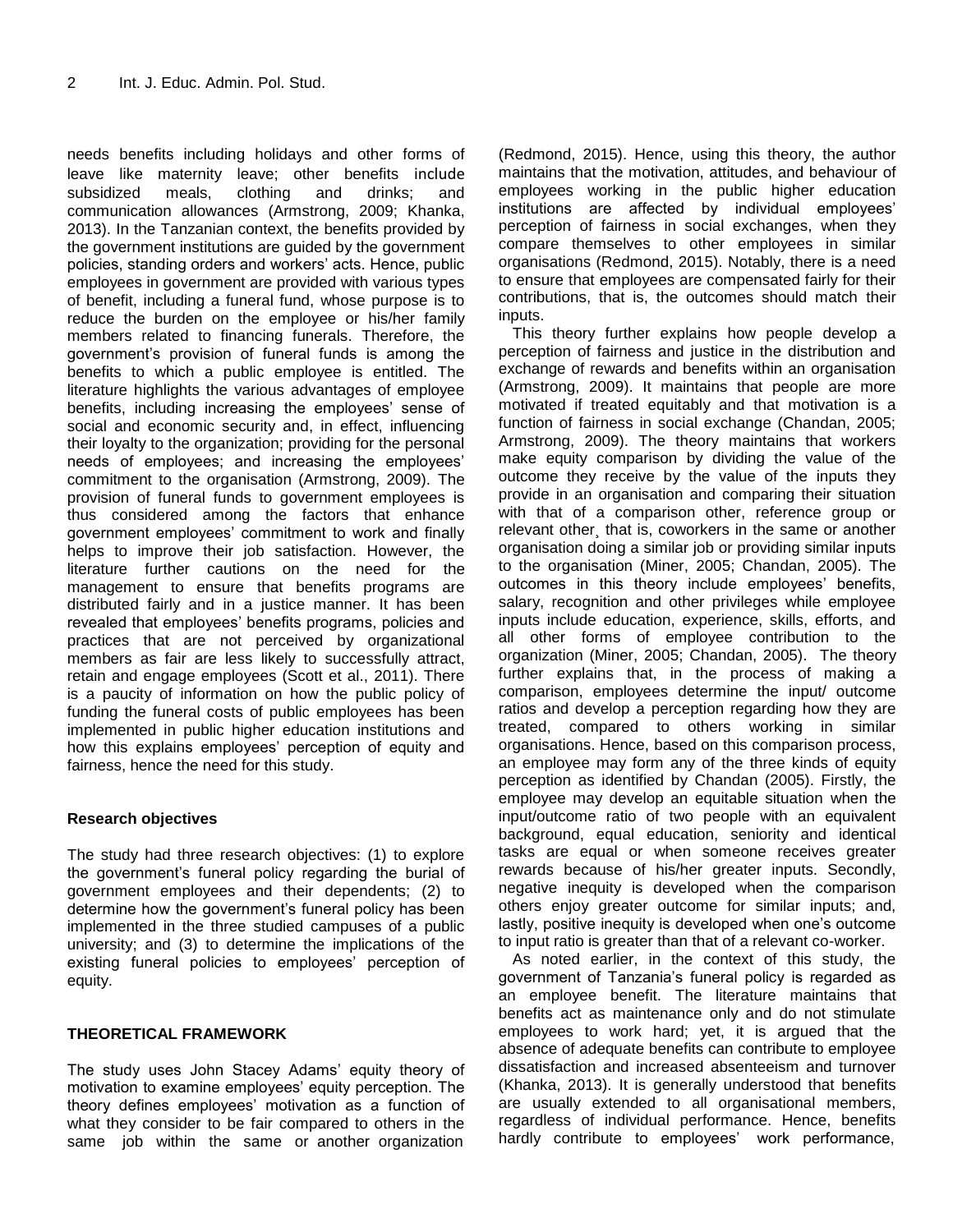although several measures have been proposed to help to make benefits programmes more effective. These measures include aligning benefits with the basic requirements of the workers, ensuring equity and justice in provision of benefits and ensuring that the benefits provided in one organisation are comparable with those provided by other organisations (Khanka, 2013).

Using this theory, the study examined the University of Dar es salaam (main campus) and its two constituents college staff's funeral policies. It was anticipated that the staff working on the three campuses of the University of Dar es resemble each other in several aspects. For example they are all employees of the public university and are all doing similar work to achieve the three key missions of the university (teaching, consultancy and research). Indeed, it is expected that staff working on one of the three campuses will consider those working on the remaining two campuses to be their comparison others or reference group. Hence, employees working at the University of Dar es salaam Main campus, for example, are the reference group for those working at the DUCE and MUCE campuses. Similarly, those working at DUCE are the reference group for those working on the Main campus and MUCE. In this regard, it is expected that employees working on the three campuses need to be treated fairly, equally and, in the context of this study, be provided with similar benefits, including funeral benefits. Hence, implicitly, this means that, if employees working on any one of the three campuses receive more benefits than those working on the other campuses, this may result in an employee's perception of negative inequity and injustice, based on the assumption that they are not being treated fairly by the university management. The perception of inequity is a result of a comparison with similar employees who are contributing similar inputs to the university. Are the three University of Dar es salaam campuses' staff's funeral policies contributing to employees' perceptions of equality or inequity? It is worth noting here that the study only focuses on employees' benefits related to funeral costs; hence all other forms of benefits were not considered.

#### **MATERIALS AND METHODS**

The study was conducted at the University of Dar es Salaam and its two constituent colleges, that is, Mlimani Main campus, Dar es salaam University College of Education (DUCE) and Mkwawa University College of Education (MUCE). The Mlimani main campus was established in 1961. It is located in Dar es Salaam and has 2001 employees (UDSM, 2011). The campus has six colleges, five schools and five institutes (UDSM, 2015). DUCE was established in 2005. It is located in Dar es Salaam and comprises three faculties: the Faculty of Humanities and Social Sciences (FoHSS), the Faculty of Science (FoSc) and the Faculty of Education (FoED). The campus has 391 employees (UDSM, 2011). The Mkwawa University College of Education (MUCE) was established in 2005. It is located in the Southern Highlands of Tanzania in Iringa Municipality and has 178 staff (UDSM, 2011).

The University of Dar es Salaam was purposefully selected, as it is the oldest (established in 1961) and largest university in the country, with over 2,300 staff members across the three campuses. Being an old university, it was expected that it would take the lead in implementing various government policies, including the funeral policy. It was also expected that several workers' policies at the University of Dar es salaam would be fairly implemented and that workers would be equitably treated and hence happy to work towards achieving the university's goals and objectives. Furthermore, as noted earlier, the three campuses were studied because they have attributes that are comparable. For example, employees working at DUCE compare themselves with those on the main campus and MUCE and verse versa, on the assumption that they are all employed by the government through the University of Dar es salaam. With regards to funeral benefits, the assumption was that the university and its two constituent colleges would have policies which provide funeral benefits that are equitable and comparable. Hence, it was expected that the policies would ensure equal treatment for all employees.

The study uses a qualitative research approach based on a comparative case study design. Hence, the case is the University of Dar es Salaam while the units of analysis are the funeral policies of the three campuses of the University of Dar es salaam. The main data collection tool used was documents. The researcher reviewed the funeral policy for each of the three campuses, the 2001 United Republic of Tanzania report on the labour law, the 2009 government of Tanzania standing orders for the public service, the 2004 employment and labour relations act, public service acts and regulations. The information collected from the documents was analyzed using qualitative content analysis (Miles and Huberman 1994; May, 1997; Robson, 2002), whereby the researcher picked out what was relevant for analysis and pieced it together to create tendencies, sequences, patterns and orders. The process followed the three steps of qualitative data analysis as presented in Miles and Huberman (1994)'s data reduction, data display and conclusion drawing and verification. The researcher adhered to all ethical issues including observing protocol by applying for a research clearance from the University of Dar es Salaam. The Data for this study were collected between August and October 2015.

## **RESULTS**

A review of the 2001 United Republic of Tanzania report on labour law indicates that Section 6 (C) of labour Act number 17 of 1983 confined to explaining the compensation to a government employee who dies while executing his/her work responsibilities. The document indicates that, if a government employee dies because of work-related injuries and does not leave any dependants, then the employer will provide for the reasonable costs of the burial of the deceased worker. Further findings show that the government institutions' funeral policies are largely guided by the 2004 Tanzania employment and labour relations act and the 2009 government standing orders for public service. The 2004 labour relations act presents employment ordinance number 366, which reads as follows:

"Notwithstanding the repeal of the Employment Ordinance, the provisions of sections 100 and 102 relating to ''provision of medicine and medical treatment'' and ''burial of deceased employees and dependents''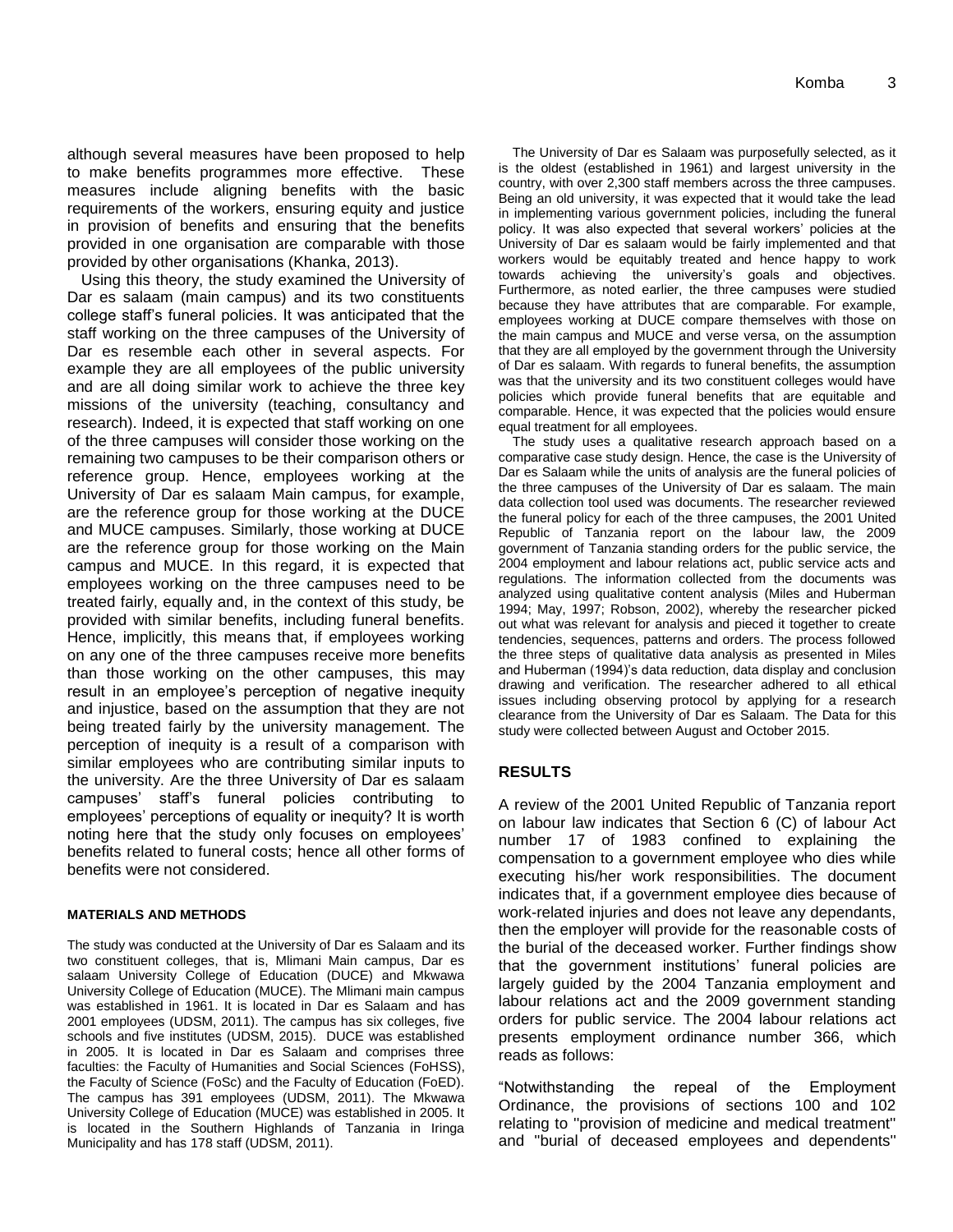| <b>Beneficiaries</b>                                  | Amount in Tanzanian shillings and \$ |  |  |
|-------------------------------------------------------|--------------------------------------|--|--|
| Deceased employee                                     | 800,000 (\$371.38)                   |  |  |
| Death of spouse                                       | 500,000.00 (\$231.11)                |  |  |
| Death of biological child                             | 500,000.00 (\$231.11)                |  |  |
| Death of biological parents/guardians of the employee | 500,000.00 (\$231.11)                |  |  |
|                                                       |                                      |  |  |

**Table 1.** Funeral benefits at Mlimani Main Campus.

Source: (UDSM, 2007 APPENDIX B, pp 1).

shall continue to apply until they are repealed by another law'' (URT, 2004, p. 82).

On the other hand, the 2009 government standing orders for public service contain three sections which describe the funeral costs of public employees as follows:

(1) The following costs of the burial of every public servant (excluding a public servant on temporary or daily paid terms) shall be borne by public funds: (a) coffin; (b) grave; (c) shroud; (d) wreath and decorations; and (e) transport costs of the deceased public servant from the point of death to the home place of the deceased or any other place as decided by the deceased himself prior to the occurrence of death or his relatives or his official representative

(2) The funeral costs specified under paragraph (1) shall apply to the public servant's spouse and children, and shall be borne by public funds.

(3) Every organization shall have its own arrangements to provide for some reasonable support for funeral expenses (URT, 2009 p. 279).

The findings regarding the funeral policy at Mlimani Main campus indicates that there is a funeral fund which is guided by the University of Dar es Salaam (UDSM) main campus funeral policy (UDSM, 2007). The funeral policy states that membership of the funeral fund is mandatory for all permanent employees and that membership ceases when an employee fails to pay a monthly contribution within 30 days. The policy does not specify any refund of the contribution to a member who, for any reason, ceases to be a member of the UDSM main campus funeral funds. Hence, this finding suggests that each employee is a member of the fund and that each is required to pay a monthly contribution of 3000 Tanzanian shillings or \$1.39, which is directly deducted from their salary. The total amount contributed by each employee per year is 36,000 Tanzanian shillings or \$16.71. The funeral policy indicates the various amount of money which is provided when an employee or his/her spouse, child, parent or guardian dies. The amount paid on the death of each of these individuals is indicated in Table 1.

The UDSM funeral policy further indicates that the actual transport cost of deceased employees, spouses and children is provided but that no transport is provided for deceased parents. From the UDSM main campus funeral policy, four key findings emerge: Firstly, the burial benefits, which are provided, are actually not government-funded but are drawn instead from an individual employee's monthly contribution. Hence, in practice the government is not providing funds for covering the funeral costs of public employees. Secondly, to benefit from funeral funds, one needs to be a member of the fund; hence funeral benefits are not extended to all government servants but only the members of the funeral funds. Thirdly, the amount of money provided as benefits in case of an employee death is 800,000 T.sh. (\$371.38), including the actual transport costs to an area selected by the employee or his/her family members. Lastly for dependents, like children spouses and parents/guardians, the amount of burial benefit is 500,000T.sh. (\$231.11) plus the actual transport costs. Hence, in addition to what was stated in the 2009 government standing order, the UDSM main campus extended the funeral benefits to the death of parents/guardians, while the government's standing order only demanded that the benefits be provided to an employee, spouse and children.

A review of the DUCE funeral staff policy (DUCE, 2015) indicates that, like the UDSM main campus, DUCE has a funeral fund, membership of which is mandatory for all staff employed on permanent and pensionable terms. Unlike the UDSM main campus funds, at DUCE, every member contributes 5000/ Tanzanian shillings (\$2.31) per month which is directly deducted from his/her salary. The beneficiaries of the burial benefits as indicated in DUCE (2015) are: spouse of the employee, biological children of the employee, biological parent of the employee (father and mother) and biological parent of the employee's spouse. Unlike the UDSM main campus policy, the DUCE policy does not provide burial benefits for employees' guardians but rather for his/her spouse's parents. The benefits provided by the funeral funds are indicated in Table 2.

From the DUCE funeral policy, three key findings emerge: Firstly, as on the Mlimani main campus, employees' funeral costs are provided by the institution from the funeral funds which is formed by the contributions of individual employees and not from the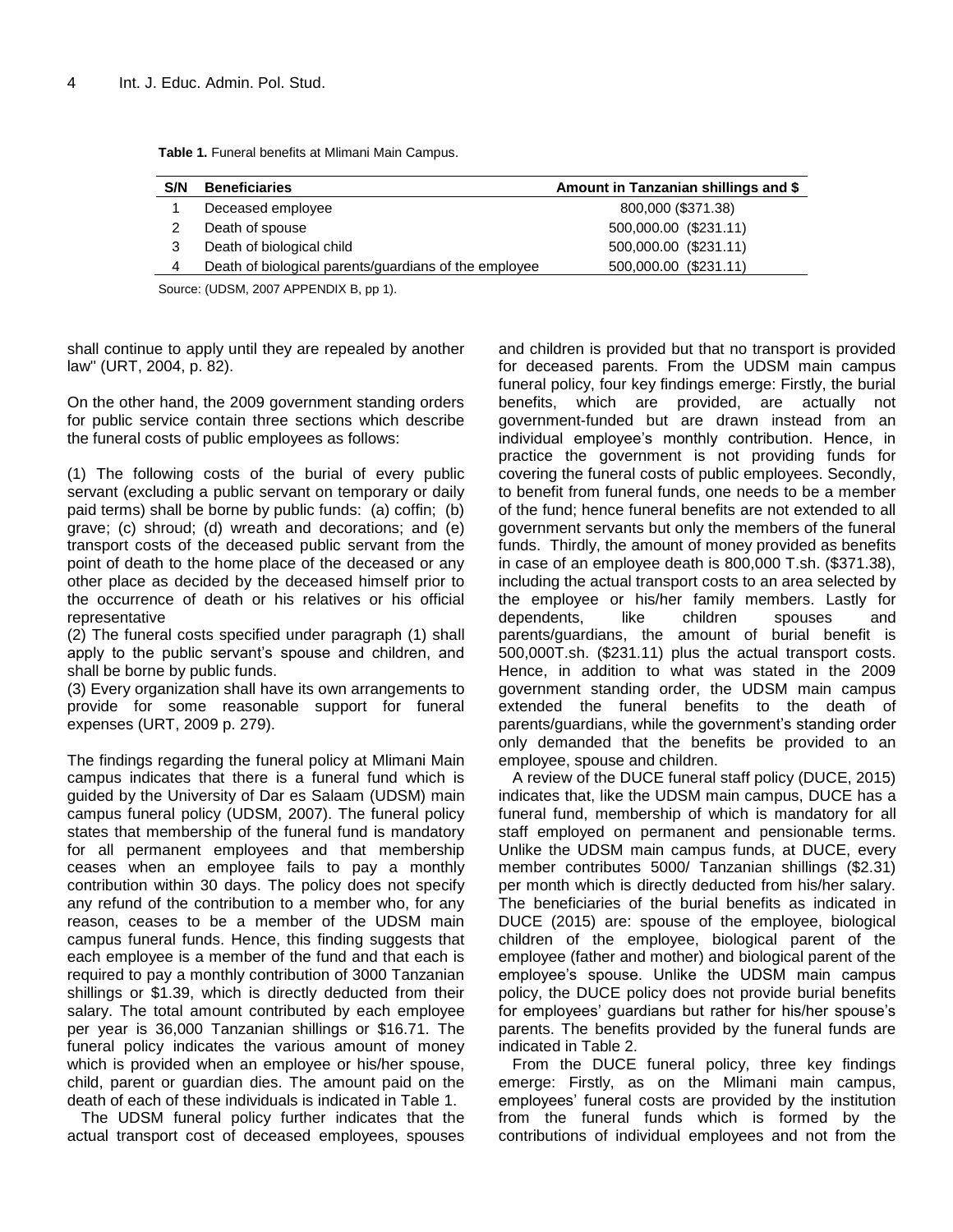**Table 2.** Funeral benefits at DUCE.

| Amount in Tanzanian Shillings and \$ |
|--------------------------------------|
| 2,000,000 (\$928.46)                 |
| 2,000,000 (\$928.46)                 |
| 2,000,000.00 (\$928.46)              |
| 1,000,000.00 (\$464.23)              |
| 500,000.00 (\$231.11)                |
|                                      |

Source (DUCE, 2015 pp 6).

#### **Table 3.** Funeral benefits at MUCE.

| S/N            | <b>Beneficiaries</b>                                   | Amount in Tanzanian Shillings and<br>US \$ for permanent employees | <b>Amount in Tanzanian Shillings</b><br>and US \$ for temporary<br>employees |
|----------------|--------------------------------------------------------|--------------------------------------------------------------------|------------------------------------------------------------------------------|
| $\mathbf{1}$ . | Deceased employee                                      | 1,000,000 (\$928.46)                                               | 200,000 (\$92.85)                                                            |
| 2.             | Death of spouse                                        | 1,000,000 (\$928.46)                                               | 200,000 (\$92.85)                                                            |
| 3.             | Death of biological child/legally adopted child        | 1,000,000.00 (\$928.46)                                            | 200,000 (\$92.85)                                                            |
| 4.             | Death of biological parents                            | 1,000,000.00 (\$464.23)                                            | 200,000 (\$92.85)                                                            |
| 5.             | Death of biological parent of the employee's<br>spouse | 1,000,000.00 (\$231.11)                                            | 200,000 (\$92.85)                                                            |

Source (MUCE,2013, 2013 p. 2).

government funds. Secondly, the amount provided as benefits when an employee or his/her spouse, child and biological parent dies is more compared to that provided by the UDSM main campus. The difference is significant; for example, when an employee at DUCE dies, the amount paid is 2.5 times more that the amount paid on an employee's death at the UDSM main campus. The same applies to the benefits provided when a child or spouse dies. However, it is worth noting here that the DUCE policy does not cover transport costs. The assumption is that the amount given will be used to cover all the costs. Thirdly, the DUCE policy includes spouses' parents, which is not the case with the Mlimani Main campus policy. Lastly, unlike the main campus policy, the DUCE policy provides benefits for the biological parents of an employee's spouse. Hence, at DUCE, there is no provision of benefits on the death of an employee's guardian.

A review of the MUCE funeral policy (MUCE, 2013) revealed that, like the UDSM main campus and DUCE, a funeral fund was formed as a result of employees' monthly mandatory contributions, which is usually deducted from their salary. However, unlike DUCE and Main campus, the contributions at MUCE are made by both permanent and temporary employees. Temporary employees here refer to those with a contract of less than two years. The findings show that permanent employees are required to contribute a total of 7500 T.sh or \$3.43,

while temporary employees contribute a total of 5000 T.sh. or \$2.32 per month. This means that, per year, permanent employees contribute a total of 90,000 T.sh. or \$41.78, while temporary employees contribute 60,000 T.sh. or \$27.85. Further analysis of the funeral policy indicates that, like DUCE, MUCE pays out funeral benefits to cover the death of an employee or his/her child, spouse, parent or spouse's parent. The benefits provided by the funeral funds are indicated in Table 3.

Table 3 indicates that MUCE provides a flat rate of 1,000,000 T. Shs as a burial benefit to all beneficiaries of the funds for permanent employees. The amount is slightly higher compared to that provided on the Mlimani Main campus and less compared to that provided to employees at DUCE.

The findings also indicate that, unlike the funeral policies at DUCE and Mlimani Main campus, the MUCE funeral policy acknowledges that the funeral benefits are actually formed from the contributions of each individual employee; hence, DUCE's funeral policy provides a clause which requires that some amount to be refunded to an employee when the membership ceases, for whatever reason. The policy states that:

"an employee who for any reason will leave the organisation will be refunded 60% of the 60 months' contribution in case the employee has not previously benefited from the funds and 25% of the 60 months'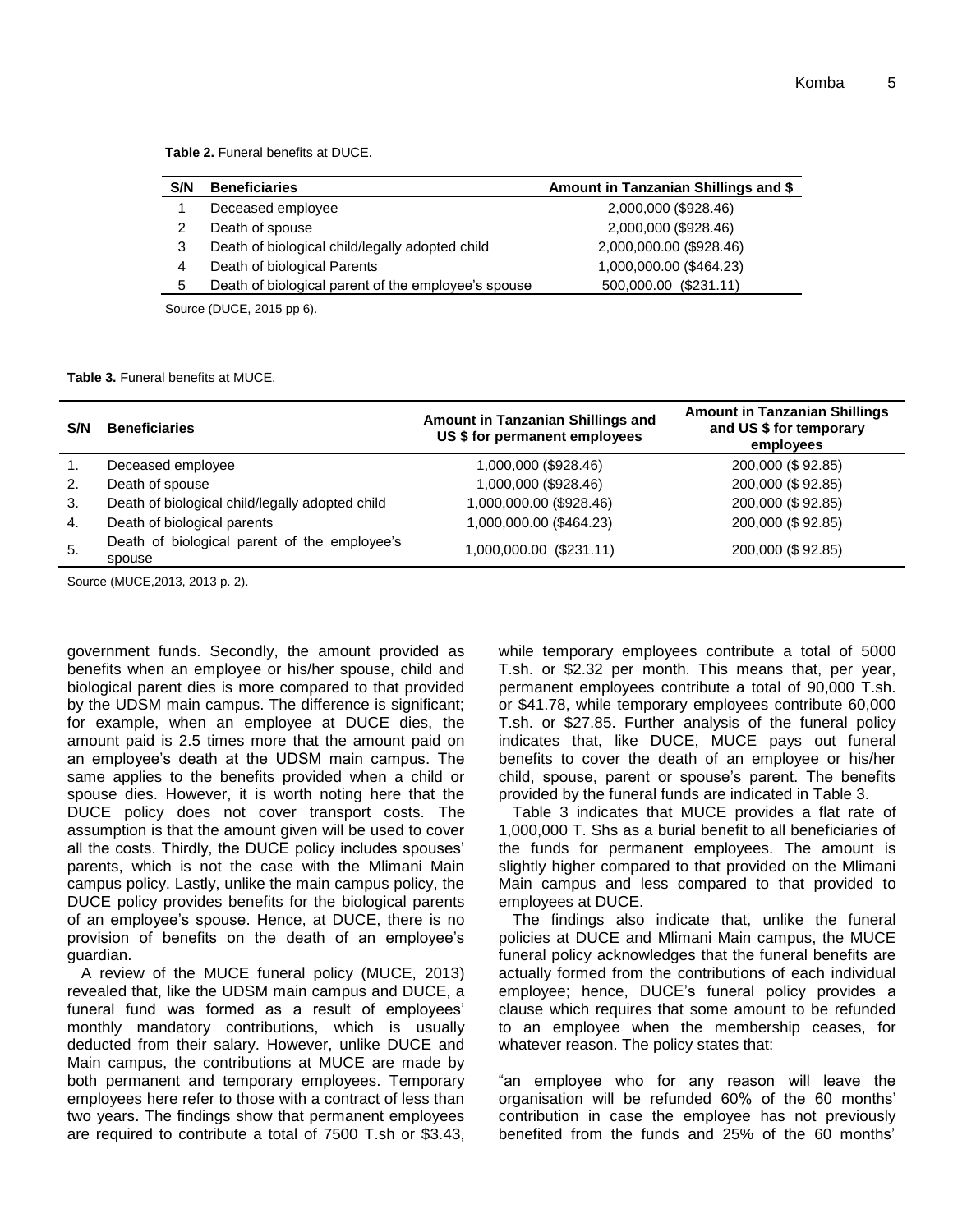contribution for employees who have previously benefited from the funds" (MUCE, 2013 p. 2).

The inclusion of such a clause in MUCE's policy is an indication that the burial benefits are actually borne by individual employees and not the government. Since the money comes from individual employees' salaries, then it is logical that, once an employee leaves the organization for whatever reason, then he/she is eligible to receive a refund of his/her contributions.

## **DISCUSSION**

The findings indicate that the 1983 labour act is outdated and it only indicates that the cost of the burial should not exceed the sum of five hundred Tanzanian shillings  $(500/4)$  or \$ 0.23). On the other hand the act only focuses on the burial of the deceased employees in cases where they leave no dependents. Hence, there is no provision of burial benefits for other close employees' relatives like children and spouses. On the other hand, the two quotations from the 2004 labour relations act and the 2009 government standing orders for public service in the findings section indicate the government's commitment to covering the funeral costs of public employees and their close dependents, including public servants' spouses and children. This is arguably necessary, especially when considering that burial and funeral events are usually the responsibility of family members who, in some cases, may not have the financial ability to cover these costs. These policy documents indicate that the employer cares about the employee while alive and even after death. Indeed, the finding indicates that the policy provides both statutory (mandatory benefits provided under the workers' provisions act) and voluntary benefits, that is, those which are determined and provided by individual organisations on their own initiative (Khanka, 2013). Notably, in the 2009 standing orders it has been indicated that the government provides funds to cover for the costs of coffin, grave, shroud, wreath, decorations; and transport costs of the deceased public servant and relatives while on the other hand, public organisations are flexible about making their own arrangements and providing reasonable support for funeral expenses. In this regard, a mandatory benefit as stated in the document is the provision of funeral funds by the government to all public employees in Tanzania. On the other hand, the voluntary benefit is any additional support or arrangement that the institution may wish to provide. The provision of these benefits is crucial in enhancing employees' job performance. The evidences from other studies clearly indicate that there is a positive relationship between employees' benefits and their level of commitment, motivation and productivity (Hong et al., 1995).

A further analysis of the 2009 government standing

orders for public service indicates that the government fails to define the amount to be provided from government funds to support funeral costs. It was further revealed that even the source of those funds was not clearly identified. This finding supports the evidences from the literatures regarding the common characteristics of public policies where it is argued that the goal of the public funeral policy is to provide only a general direction rather than a precise target for its implementation (Anderson, 2006). It is therefore unclear how much is to be provided to pay for the coffin, grave and all other items, as per the standing orders.

Looking at the findings from the three studied campuses, it is clearly indicated that there is a wide variation in the way in which burial benefits are provided to employees working on the three campuses of the same organisation. It has been revealed that employees at DUCE campus are rewarded more than those at MUCE, with those working at Mlimani Main campus receiving the lowest amount of benefits. The variations in the benefits could be explained by the variations in employee contributions, yet the findings show that employees at MUCE are contributing more than those on the other two campuses and yet are receiving few benefits compared to those at DUCE. The findings further indicate the variations with regard to beneficiaries, whereby at MUCE and DUCE, funeral benefits are provided following the death of spouse's parents which is not the case with the Mlimani Main campus funeral policy. On the other hand, the findings indicate that, while Mlimani Main campus provides transport on the death of an employee, spouse and child, this is not the case for DUCE or MUCE. The variations in the provision of funeral benefits may contribute to the development of employees' perceptions of inequity, which may in turn contribute to job dissatisfaction. This argument matches well with evidences from previous studies which revealed a relationship between employees'' perception of equity, job satisfaction, turnover intentions and actual turnover (Rahimi et al., 2013; Cohen-Charash and Spector, 2001). Similarly, the literature maintains that a sense of unfairness is the most frequently reported source of job dissatisfaction and that, within an organization, employees are always striving for equity when they perceive inequity (Miner, 2005). Hence it is argued that those employees who are underpaid may perceive that they are being inequitably treated compared to their reference group. These may take the various steps to reduce this feeling of inequity.

It is also important to note that, in an organization, individual employees contribute different amounts of input. Some are hard workers, more committed and hence contribute more than others. Hence, the researcher examined the anticipated resulting perceptions of equity among the various kinds of employees under the existing funeral policies at DUCE,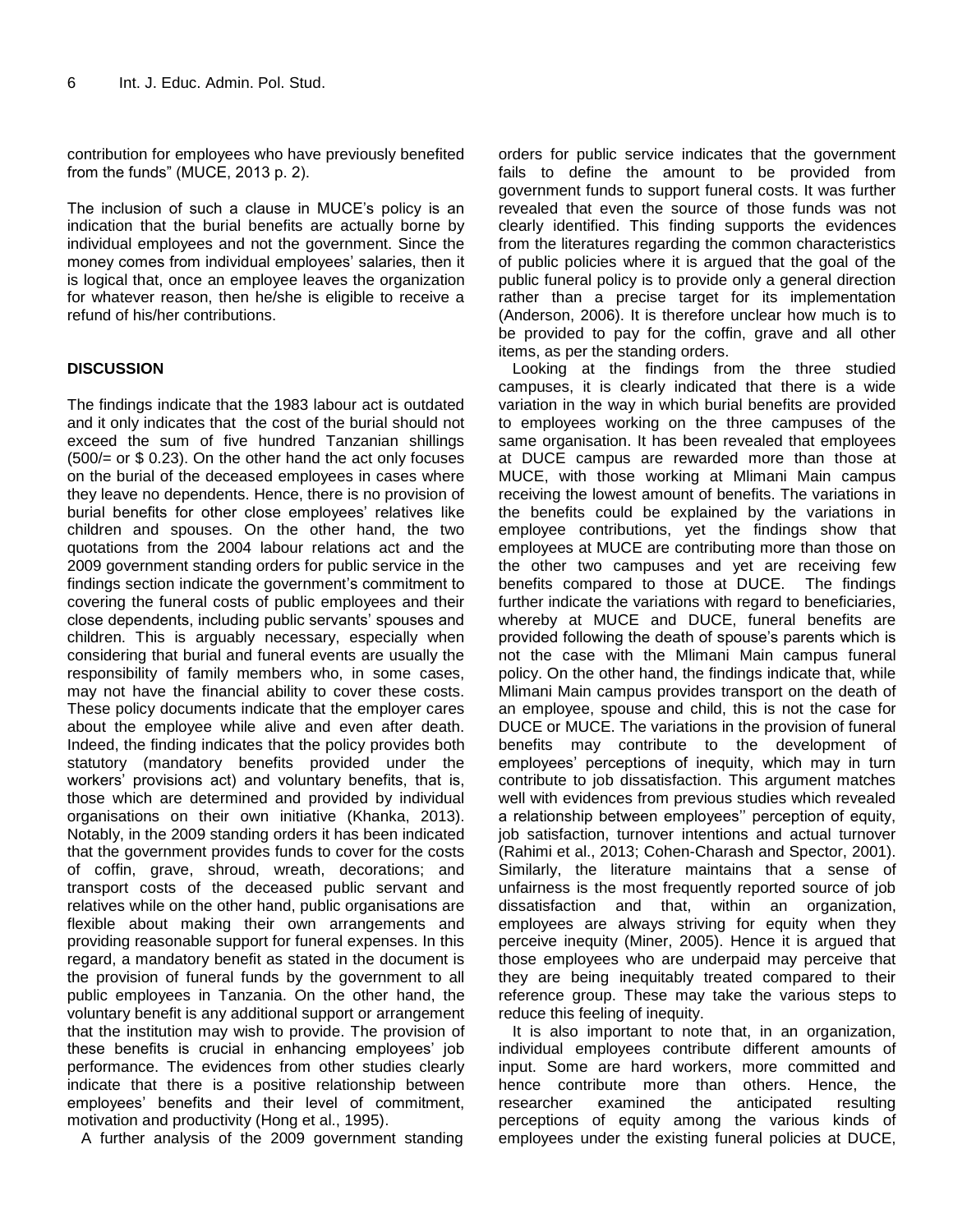|                                                                                    | <b>UDSM CAMPUSES</b> |                      |                               |  |
|------------------------------------------------------------------------------------|----------------------|----------------------|-------------------------------|--|
| Employees' inputs vs outputs (outcomes here refer to existing<br>funeral benefits) | <b>DUCE</b>          | <b>MUCE</b>          | Mlimani main<br><b>Campus</b> |  |
| Low input vs the existing burial benefits at the campus                            | No inequity          | No inequity          | No inequity                   |  |
| High inputs vs the existing burial benefits at the campus                          | No inequity          | Some inequity        | Much inequity                 |  |
| Equal amount of inputs in all three campuses vs the existing funeral<br>policy     | Positive<br>inequity | Negative<br>inequity | Negative inequity             |  |

**Table 4.** The equity perception likely to be formed when employees compare their inputs vs existing funeral policies (outcome).

MUCE and Mlimani Main campus (Table 4).

As indicated in Table 4, employees at DUCE, regardless of the value of the inputs they invest, will experience no inequity. Notably, when DUCE employees compare themselves with those at MUCE and Mlimani Main campus, they will perceive a situation of positive inequity because they are receiving more benefits compared to their reference group. The table further indicates that employees who are less committed and those who invest few inputs on the Mlimani Main campus will experience an equitable situation, since the amount of benefits provided to these employees is sufficient when compared with the amount of inputs they invest. On the other hand, employees who invest highly at MUCE will experience some inequity, because they are better compensated compared to those on the Mlimani Main campus but less well compensated compared to those at DUCE. On the other hand, employees who invest more on the Mlimani Main campus will experience much inequity because, despite the high amount of inputs invested, these receive few burial benefits compared to their reference groups. It is also concluded that, if all employees working on the three campuses are investing similar amount of inputs; those working on DUCE are more likely to develop a perception of positive inequity while those at MUCE and Mlimani Main campus will develop a sense of negative inequity. As noted in the literature, when employees perceive that they are inequitably treated, they are more likely to take steps to reduce the tension, such as altering the inputs and leaving the field. Also, under-rewarded workers may demand a change in outcome (Miner, 2005)

The findings also indicate that, despite the availability of the government standing order, which indicates the government's commitment to covering burial costs, in practice, there is no provision of such funds. Instead, each institution has designed its own way of obtaining funds from the employees' contribution, which constitutes a mandatory deduction from their salary. The amount ranges between 2000-7500 Tanzanian shillings (\$0.93- 3.47). It is therefore logical to argue that the government has provided a standing order regarding employees' burial costs, yet there is no indication of the amount and sources of funds which then led individual institutions to derive their own mechanisms for soliciting the funds required to cover burial costs.

## **CONCLUSION AND RECOMMENDATIONS**

On the basis of the findings, the following four key conclusions are drawn: Firstly, the government's funeral policy indicates that it will cover the funeral costs of every public servant, his/her spouse and children, and that these costs are provided from public funds. Secondly, in practice, what transpired from the field is each of the studied institutions had its own funeral policy and funds. It has been revealed that funeral funds were generated by a mandatory monthly contribution, whereby each employee has an agreed amount deducted from his/her salary. Notably, all funeral benefits are borne by the individual institution's funeral funds rather than the government. Thirdly, there is a great variation in the burial benefits provided to employees working on the three studied University of Dar es salaam campuses. Variation was also revealed regarding the amount contributed, whereby some employees are contributing up to 7500 T.sh (\$3.47) per month. The findings further show variations in terms of the beneficiaries of the funds, with DUCE and MUCE providing benefits to cover the burial costs of employees' spouses, while the Mlimani Main campus provides benefits following the death of an employee's guardian. Hence, the findings suggest that the employees of the University of Dar es salaam are treated inequitably with regards to the provision of burial benefits. Fourthly, the variation in funeral benefits may create a sense of resentment, dissatisfaction and inequity among under-rewarded university employees, on the assumption that these workers are providing similar inputs and hence expect to obtain similar outcomes.

On the basis of these conclusions, the following are recommended to help employees who are working in the studied public institutions to develop a perception of equitable treatment:

It is necessary to develop a single funeral policy for the three campuses of the University of Dar es salaam. Notably, employees working in these campuses are